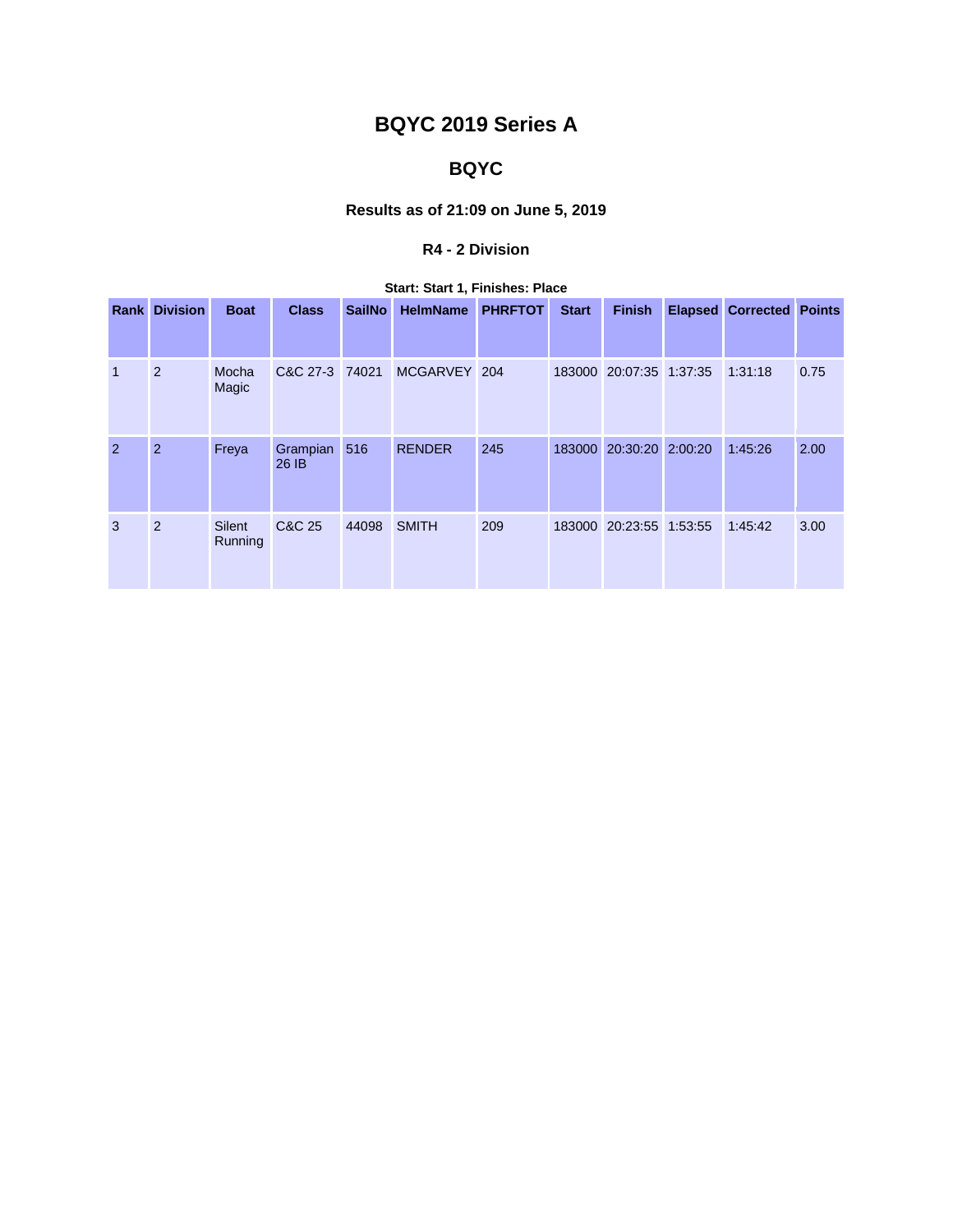#### **R4 - 3 Division**

|                | <b>Rank Division</b> | <b>Boat</b> | <b>Class</b>               |     | SailNo HelmName PHRFTOT |     | <b>Start</b> | <b>Finish</b>           | <b>Elapsed Corrected Points</b> |      |
|----------------|----------------------|-------------|----------------------------|-----|-------------------------|-----|--------------|-------------------------|---------------------------------|------|
|                | 3                    |             | Grayling Grampian<br>26 OB | 431 | <b>COOKE</b>            | 230 |              | 184000 19:36:20 0:56:20 | 0:50:32                         | 0.75 |
| $\overline{2}$ | 3                    | Vertigo     | SHARK 24                   | 614 | Holland                 | 232 | 184000       | 19:44:12 1:04:12        | 0:57:25                         | 2.00 |

#### **Start: Start 1, Finishes: Place**